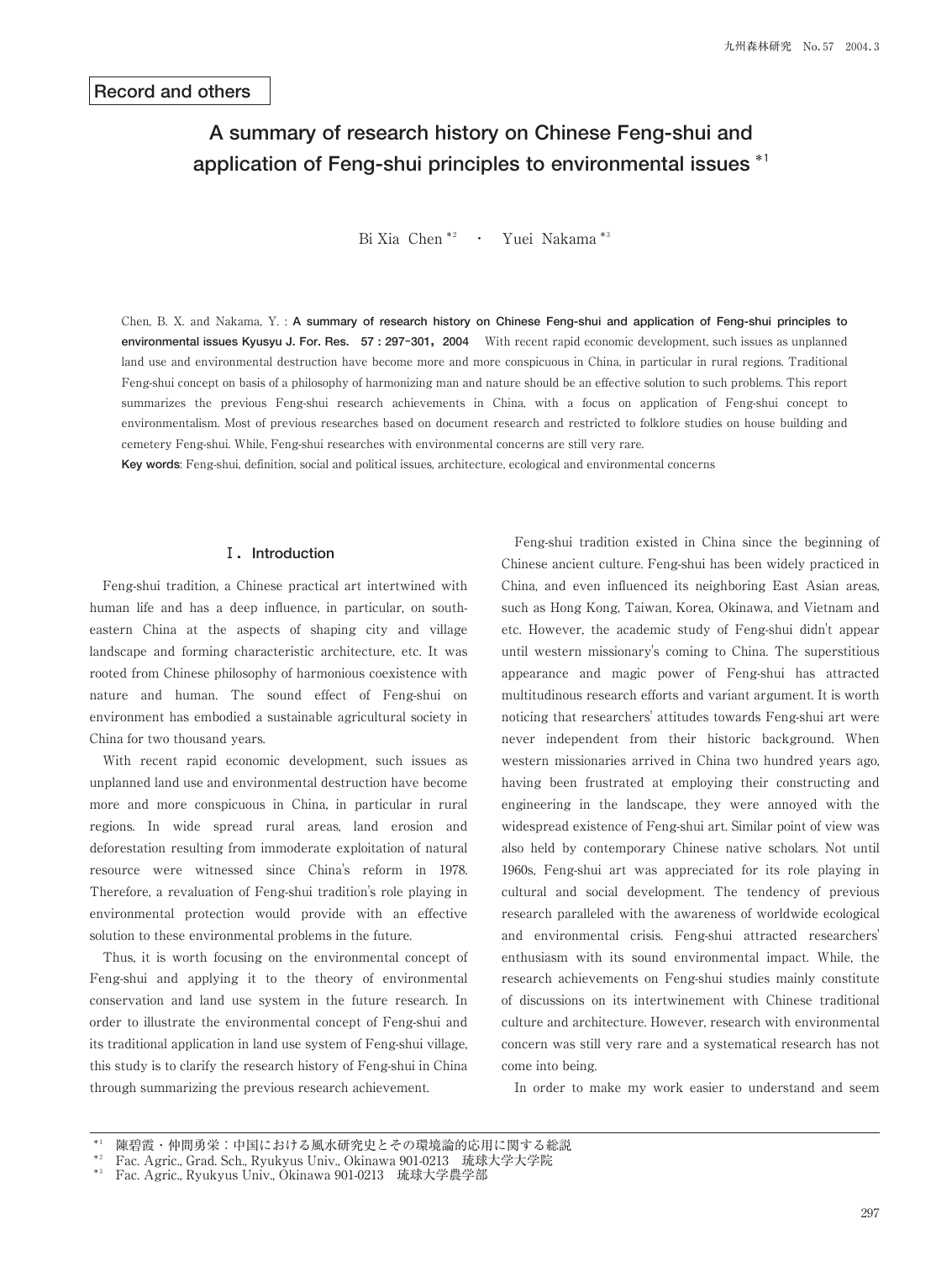more logical, I try to summarize the previous research achievements in light of their characteristics chronologically. However, there is some difficulties in classifying all related outstanding works chronologically, since there are still some works excluding my referred period do a great help for us to shape the research history of Feng-shui. Thus, the years appearing in the subtitle only state that such a research trend present as the mainstream study during this period. Related old documents and previous research papers are collected and classified with their research features into four parts as the following.

### **Ⅱ.Before 1960's : arguments on definitions of Feng-shui**

 Historically Feng-shui was widely practiced throughout China by the emperor as well as the masses, the sacred and the profane. While, academic research on Feng-shui did not appear until western missionary's coming to China from 1800's. During the period before 1960's, most Feng-shui study described Fengshui in such words as superstitious, charlatanism, etc.

De Groot  $(1962)$ , an  $18<sup>th</sup>$  century Sinologist wrote in his monumental work "Religious System of China", defining Fengshui art as "a ridiculous caricature of science," a "farrago of absurdities," and "a quasi-scientific system". It is likely to impress us today on first encounter as a baffling and silly mishmash of things better sorted out as physical science, religion, esthetics, psychology, philosophy, and sociology(Andrew, 1968).

 Such animus arose from the belief that geomancy was to blame for difficulties in promoting, in China, Christianity and trade and the "gospel of natural science" which served both (Dukes, 1885). It was the greatest obstacle to Christian activities including construction and engineering in the landscape, which were considered to be necessary by the Westerners for the development of the country (e.g. Dukes, 1885).

 In late Qing Dynasty, criticism of Feng-shui aimed to clear away ideological obstacles for building new mining industry and transportation(Guo, 1994). With introduction of western dichotomy and social evolution theory to China at the turning point of 19<sup>th</sup> century, Feng-shui was criticized with its mysterious traditional culture marks. Labelled with superstition, Feng-shui tradition was regarded as culture dross, and remained neglected by researchers totally for almost one century.

 The Europeans' detestation of geomancy must have arisen not only from the obstacles it opposed to their activities, but also from their own inability wholly to disbelieve it-they shared the experience but the meaning seemed a parody of their own practice (Andrew, 1968).

 Lately Needham and Freedman, each from their angle, have shown more tolerance and genuine interest (Andrew, 1968).

Needham recognized it for its role in the development of Chinese science and technology. Needham (1956) argued that Feng-shui embodied a marked aesthetic component, which accounts for the great beauty of the siting of the so many farms, houses and villages throughout China.

 By Feng-shui it is place oneself spatially and temporally in an appropriate relation to the flow of natural processes (Feuchtwang, 1974). The Feng-shui practitioner seeks to understand the movement of energy  $(Qi)$  through a landscape, and how that movement is effected by the altitude and placement of mountains, trees, and rivers, as well as man-made features, through time (Leonard, 2000).

 Research during this long period almost involves with arguments on definition of Feng-shui. These arguments show human's first efforts to comprehend it. And animus toward Fengshui in the earlier period indicates human's prejudice on Fengshui before 1960's.

#### **Ⅲ.1970's : Feng-shui and social and economic issues in China**

 The most prominent research achievements of this decade lie in its involvement with social and economic issues in China. Through studies on cemetery Feng-shui, Andrew (1968) revealed that Feng-shui is closely associated with ancestor worship and also involved in the formation and development of southeastern clans in China. Since 1970's, Research in Taiwan also showed that Feng-shui has been successfully utilized to prevent economic development activities in southern China, such as mining industry and railway building. In mainland China, Feng-shui research highlights its interaction with native religions, such as Daoism, Buddhism, and etc, maintaining that both of them share the same philosophical creed that is the harmonically coexistence between nature and human being.

 Feng-shui, a practical tradition was produced to satisfy human's enthusiasm for a more prosperous life and a pleasant living environment. Feng-shui also developed and transformed with social and economic process of human history. The influence of Feng-shui was overwhelming in less developed period, and became weaker in modern China(Yoon, 1980). However, Feng-shui art maintained for almost two thousand years and intertwined with almost every aspects of human life. Many disputes between western colonies and native Chinese showed Feng-shui was successful utilized to prevent economic development activities in southern China, such as mining industry and railway building.

 The close relationship between Feng-shui art and traditional culture was realized since the beginning period of recent Fengshui research. It is worth noticing that Feng-shui art research has discovered that Feng-shui art also involved in the formation and development of Southeastern clans. Feng-shui art was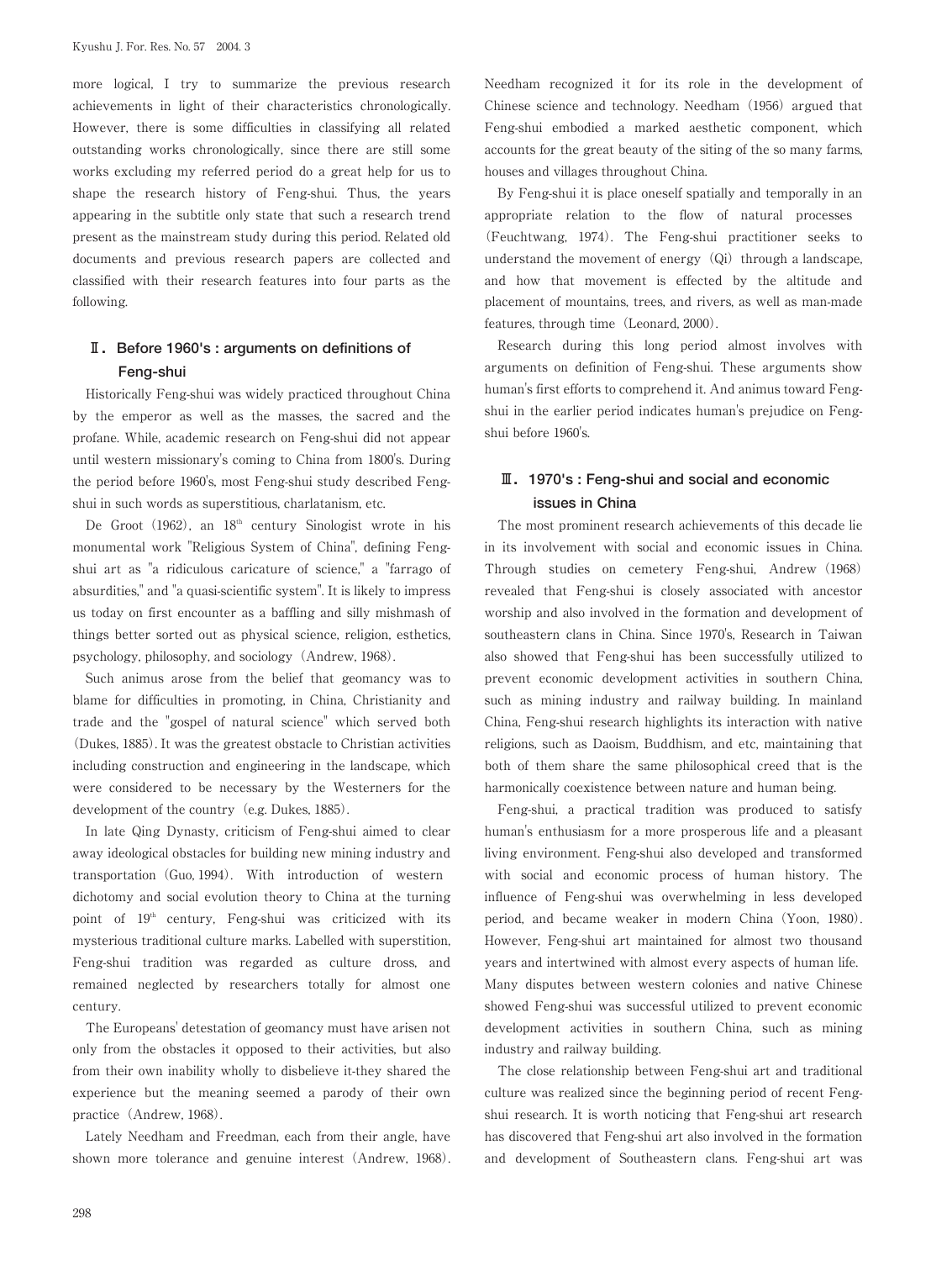utilized by ancient clans in southeast China to expand their power range. And a study of Han nationality in Taiwan found out that Feng-shui art actually performed as a power to promote the formation of destiny community of village fellows (cited by Chen, 2002).

 Studies through Feng-shui burial art observe the ancient Chinese ancestor worship tradition. The geomancy of burial considers it appropriate to superimpose two sentiments. One is the feeling at a true site of life breath and "another world" ; the other is the emotion directed to the body of a dead parent. So much need mean only that one tries to bury a parent in a landscape of some charm. It must really work in some circumstances. The decision on the part of a family to take pains and spend money to find a first-rate gravesites is itself a sign to themselves and their neighbors that they are ambitious and confident. Such a gesture can arouse and concentrate their energies, embody their commitment to the collective good of the lineage, and bind them together by an indivisible in vestment in their common future (Andrew, 1968).

 Japanese scholars have contributed a lot to Feng-shui art research, in particular on folklore significance from the view of a nonnative culture. Japanese anthropologist, Watanabe (2002). argues that Feng-shui exists as folklore knowledge among Chinese people, thus it should be observed in its folklore background. After thorough field trip comparative studies between Okinawa and Chinese Southeastern part, Watanabe asserted that in Okinawa, Feng-shui art has been transferred from its neighboring China, however, it has shaped its own characterized geomancy tradition. His argument implies that we should turn to probe into the respective particularity of Fengshui art in Asian countries besides their similarities.

 However, most of the researches referred in this section were restricted to folklore studies on house building and cemetery Feng-shui.

#### **Ⅳ.1980's : Application of Feng-shui concept to Architecture**

 During this decade, research papers related to architecture on Feng-shui were brought forward, especially in Taiwan. While, in mainland China, similar study did not appear until 1990's which witnessed a Feng-shui research boom in Republic China.

 Since 1980's, there were voluminous graduate papers involved with Feng-shui culture embodied Chinese traditional architecture in Taiwan, and in American and Mainland China at the end of 1980's and 1990's.

He  $(1990)$  and Wang  $(1992)$  represent the highest achievements on the Feng-shui and Chinese ancient architecture. Ms. He has contributed a lot to Yan Zai(House) building architecture. After investigation in southeastern part of China and reading many genealogies, she gave a historical description of Feng-shui theory on house building. She argues that Chinese people commonly are guided with Feng-shui principle unconsciously during habitat choosing, planning and building in the ancient and even nowadays.

In the research collection edited by  $Wang(1992)$  is a first most comprehensive research results on architecture theory on basis of Feng-shui culture, including the theory and methodology of site choosing, planning and building, geographical and geological research, and landscape and ecological research. This book illustrates the ancient architecture culture theoretically. It argues that the core of ancient buildings is to examine the nature thoroughly, to conform to it, and to utilize and reform the nature abstinently in order to build a harmonious habitat among the heaven, nature, and human.

 Obliviously, western architecture could not be completely applied to the attractive Chinese ancient building. This theoretic margin urged architects on turn to Chinese native culture, since none building in China escaped the influence of Feng-shui. A close watch to concepts of recent western landscape architecture and ecological architecture, we will find similar connotations in them with Feng-shui tradition on the aspect of man-nature relationship. Landscape architecture highlights the natural environment protection and the harmonious coexistence between man and nature. While, ecological architecture underlines the wholeness of human being and the environment, on basis of giving priority to nature. Therefore, a few argued that Feng-shui art will provide guideline to look into the future development of architecture research (Wang, 1992 p240 ; He, 1990) and Chinese traditional architecture.

 These researches theoretically bring forward the answer to why Chinese building has been so attractive. However, these researches focus on the application of Feng-shui concept to habitat building, while, more applicable aspects of Feng-shui was neglected.

## **Ⅴ.Since 1990's : Research with environmental and ecological concern**

 With the coming of 1990's, the focal point of Feng-shui also changed with the awareness of worldwide ecological and environmental crisis. The ecological and functional effect of Feng-shui on landscape was noticed, as in trapping sunlight, keeping off wind, avoiding floods and choosing well drained sites while keeping water at convenient reach for daily use and irrigation, etc. Korean geographer, Yoon Hong-Key (1980) is perhaps the first to relate Feng-shui tradition with environmental stress. Some ecologists held that man should live in harmony with nature, and that human activities should be "designed with nature."

 Except that Feng-shui contains a lot of superstitious concepts or it always takes a superstitious look, researchers recently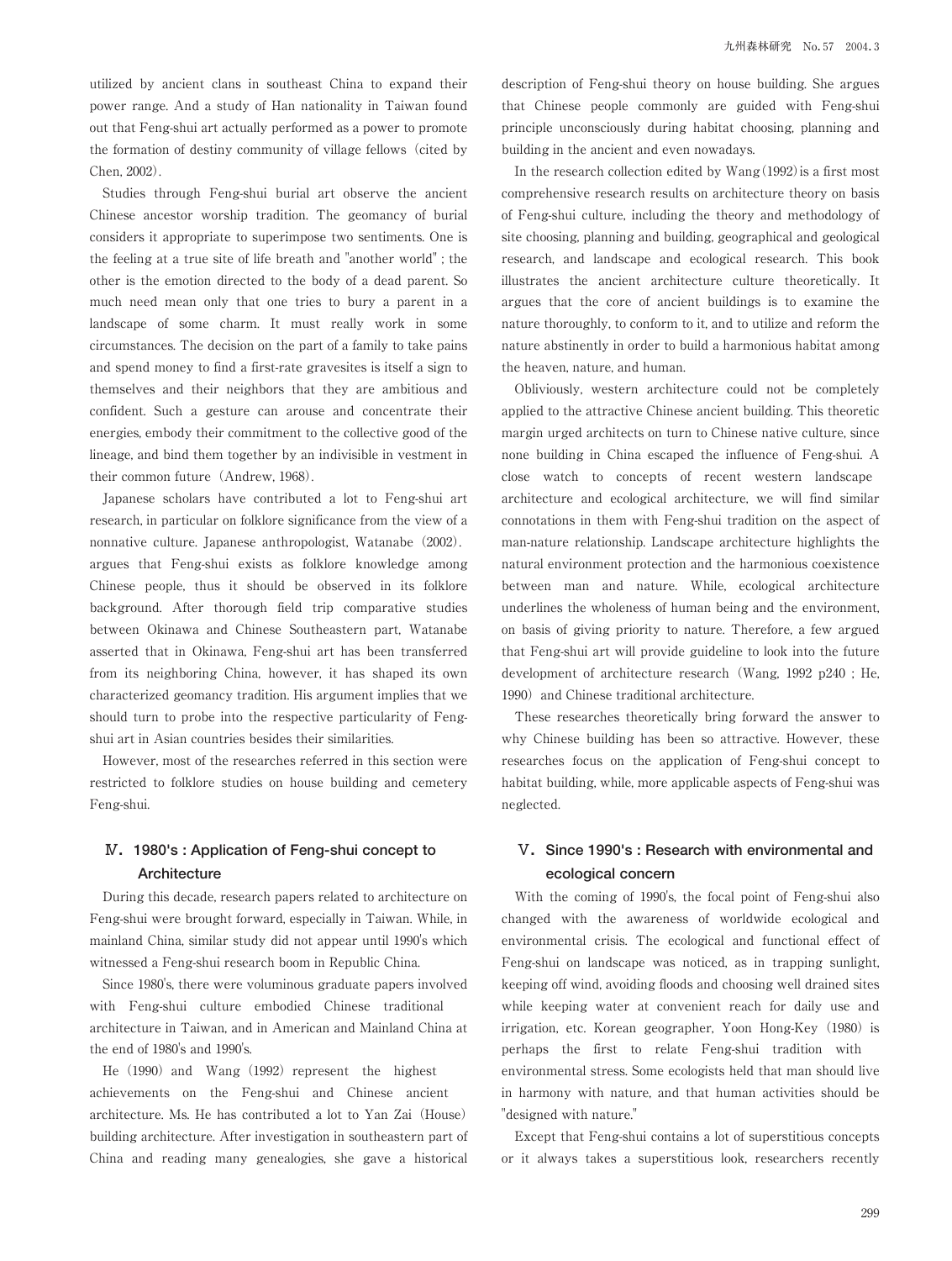began to consider the ecological and environmental concept of Feng-shui. Joseph Needham has been criticized for, in effect, identifying Western science too wholly with a universal science and forcing traditional Chinese thought into our mold ; thus geomancy and other such arts, important to many thoughtful Chinese, are to him only pseudo-sciences(cited in Andrew, 1968).

 As for the quality of landscape as the result of Feng-shui practice, even the most vociferous scoffers could not but agree that places selected and arranged with Feng-shui were attractive. "There must be poetry in the Chinese soul after all," Storrs Turner gasped in admiration (cited in March, 1969). But even scoffers noticed that geomantically chosen sites were attractive.

 Feng-shui principle of village site choosing embodies Chinese traditional philosophical pursuit and ecological concern. Jia  $(1998)$  states ecological principles of Feng-shui as the followings. An ideal village should be located in a recessed position. This would enable the village to be both secluded and sheltered while commanding a view of the fields and distant landscape in front. It should preferably be backed by hills and flanked on both sides by hills. To the front distant mountains can be seen across flowing water. The river or stream flowing on south side of the site should be in curving form like a ribbon. All elements of the environment should facilitate good Qi to flow within the site for the prosperity of the people. The environmental capacity depends on Qi. A flowing stream at the southern side feeds the entire village. The ideal pattern of settlement described in Fengshui theory clearly demonstrates an ecological concern. Firstly, all the natural elements, including hills, land, water, soil, orientation and climate, are considered as part of the settlement planning. Secondly, as a result of the arrangement of natural elements, a boundary is clearly formed by having mountains at the rear, hills on two sides, and water in the front. Thirdly, the capacity within the boundary, which supports consumption of residents and absorbs their wastes, is symbolized by Qi. The settlement on the inner bank of the river is in accordance with



Fig. A village in Anhui Province shows most closely to the ideal site pattern (He, 1995)

the principle of hydraulic inertia: with the passage of time, deposition would extend the land area.(An ideal village landscape in light of Feng-shui shown as the following figure.)

 Feng-shui concept aimed at pursuit of a perfect natural landscape. Facing with the diversified natural configuration, Feng-shui tradition also insisted on Feng-shui remedy measures besides conformity to nature principle(He, 1990). Some major means to repair the defected Feng-shui environment includes ditching to lead water around the village, planting vegetation on the Green Dragon and Sha Mountain and erecting pagoda at the water mouth is one of the two major factors to observe an ideal configuration, water was given a primary status, since water was deemed to bring fortune and prosperity for the villagers. Among the general rule of site selection" hinder the wind and obtain the water", it is primary to be accessed to water and wind is in the secondary consideration (Guo Pu 276-324 AD). Manmade ditch or pond is made to increase the vigor for the village. And it was believed to facilitate the dwellers' life with a practical significance (He, 1990). In the plain or in some areas where there are no huge mountains, vegetation is arranged behind and at the two sides of the dwelling to perform as the imaginary Dragon Mountain and Sha Mountain to remedy the imperfect landscape. However, besides preferring flourishing forests, Fengshui concept highlights the Yin and Yang balance philosophy. Namely, in a confined space, too many trees should not be planted ; otherwise it will increase the shadowiness'(Extreme Yin). While for a hollow and sparse space(Extreme Yang), dense vegetation was welcomed to shape a relative personal space (Yang Dwellings Collection). Trees were able to hinder strong wind and concentrate living Qi. Neverthesis, they also increase the vitality of the village and perform to shape a microecological environment. Pagoda were frequently built to hinder the unwelcome Qi or to impetrate a smooth fate for literati. Such three measures have their ecological and ethnic aesthetic significance (Jia, 1998).

 In architectural totality, the aspirations embodied in Fengshui regarding site selection are a practical reflection of Rudolf Schwarz's notion of a nested hierarchy of dwelling in which "the mountains are walls, the fields floors, the rivers paths, the coasts are edges and the lowest point in the mountain range the door (He, 1995)."

 The way modern ecologists deal with the relationship of man and nature has been increasingly closer to that of Feng-shui, which held the Chinese ideal that man should live in harmony with nature, and that human activities should be "designed with nature." The same ideal is admired and much striven after by modern environmentalists in general and landscape architects like McHarg (1969) in particular, and is still considered to be the "most important question" for today and in the future for the profession of landscape architecture (e.g. Corner, 1992).

Yoon Hong-Key (1980) distinguishes concepts and cultural